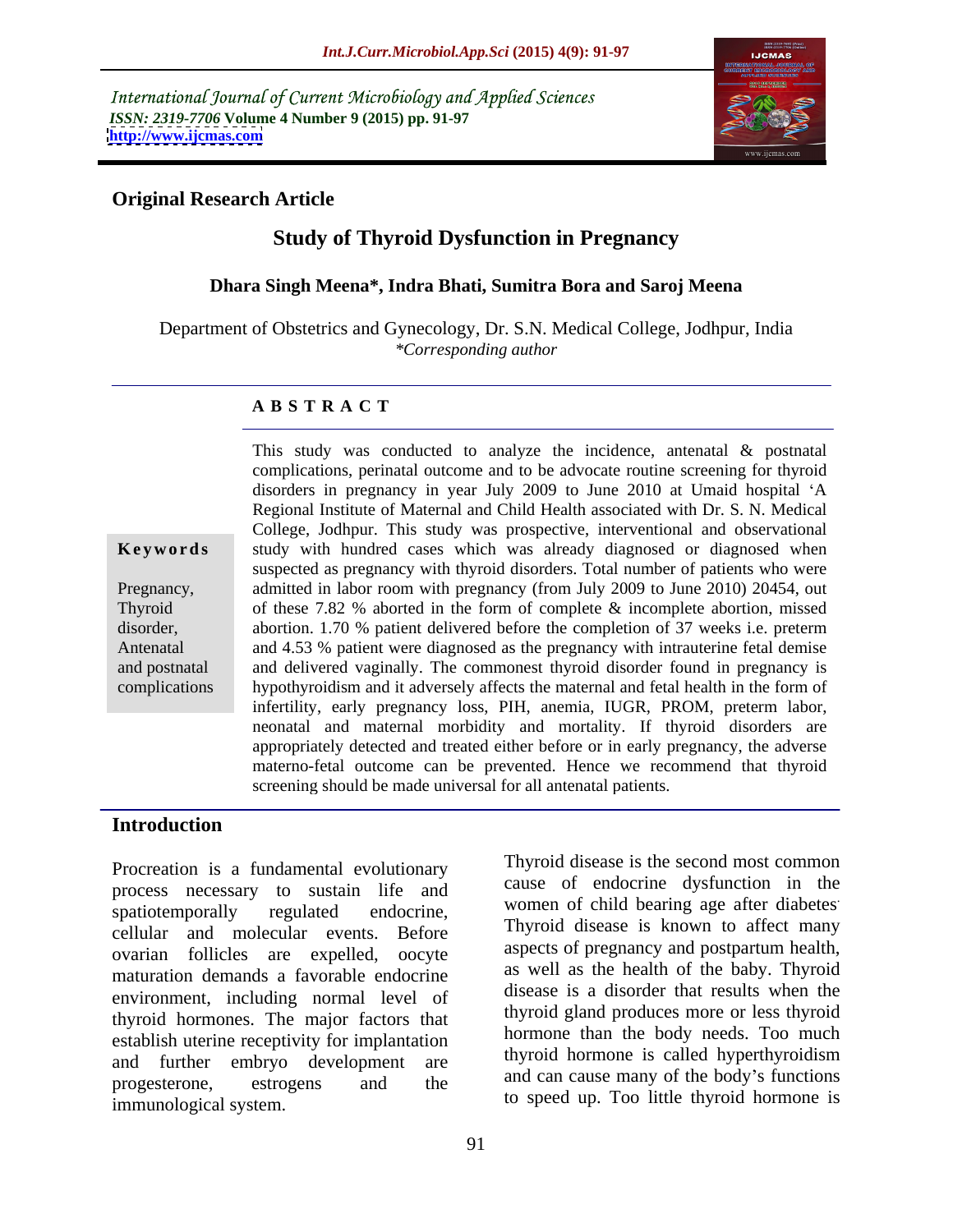body's functions slow down. Subclinical<br>hypothyroidism occurs when thyrotropin (TSH) levels are elevated but thyroxine (T4) and tri-iodothyronine (T3) levels are normal.

This study was conducted at Umaid hospital Gynecology, associated with Dr. S. N. A Regional Institute of Maternal and Child Health' associated with Dr. S. N. Medical hospital from July 2009 to June 2010 as was 100 i.e. 0.488% of total admission. In pregnancy with thyroid disorder either our study No. of patients with suspected. Patients were observed for to those with hyperthyroidism (94% and 5%)

2009 to June 2010) 20454, out of these  $0.5\%$  of pregnancies. Subclinical 7.82% aborted in the form of complete  $\&$ patient delivered before the completion of 0.4%. 37 weeks i.e. preterm and 4.53% patient were diagnosed as the pregnancy with In our study hypothyroidism was found in intrauterine fetal demise and delivered 0.459% of total No. of pregnant patients vaginally. These entire figures show that admitted in Umaid hospital. Similar results 14.05% patient went to home without a were found in study of Klein *et al.* (1991) successful outcome of pregnancy. They found that Hypothyroidism is common

Thyroid disorders are among the common of 2–3% and 0.3–0.5% for subclinical and endocrine problems in pregnant women. It is now well established that not only overt, but subclinical thyroid dysfunction also has In our study the number of patients with adverse effects on maternal and fetal outcome. There are few data from India hyperthyroidism are less as compared to about the prevalence of thyroid dysfunction in pregnancy. With this back ground, this study aims to find prevalence of thyroid

called hypothyroidism, in which many of the dysfunction in pregnancy and its impact on hypothyroidism occurs when thyrotropin screening of pregnant women for thyroid obstetric outcome and need for universal diseases.

**Materials and Methods and Methods and Child and Child and Child and Child and Child and Child and Child and Child and Child and Child and Child and Child and Child and Child and Child and** This study was conducted at Umaid hospital health, Department of Obstetrics and Medical College, Jodhpur Rajasthan.

College, Jodhpur, India. The study found Number of patients having pregnancy with 100 patients who were admitted in our thyroid disease during this one year period already diagnosed or diagnosed when hypothyroidism were very high as compared obstetric and clinical history, investigations, respectively). A single case of subclinical ante-partum complications, mode of hypothyroidism was also diagnosed during delivery, postpartum complications, our study. Similar results were found in perinatal outcome and treatment. study of Abalovich *et al.* (2007), they **Observations** second most common endocrinological Total number of patients who were admitted diabetes mellitus. They found that overt in labor room with pregnancy (from July hypothyroidism is estimated to occur in 0.3 incomplete abortion, missed abortion. 1.70% and hyperthyroidism was found in 0.1 was 100 i.e. 0.488% of total admission.In our study No. of patients with to those with hyperthyroidism (94% and 5% suggested that thyroid disorders are the disorder found in pregnancy second only to 0.5% of pregnancies. Subclinical hypothyroidism appears to occur in  $2-3\%$ .  $0.4\%$ .

> in pregnancy with an estimated prevalence of  $2-3\%$  and  $0.3-0.5\%$  for subclinical and overt hypothyroidism respectively.

subclinical hypothyroidism and those found in literature. This difference could be explained by the lack of awareness, attendance in antenatal clinic and routine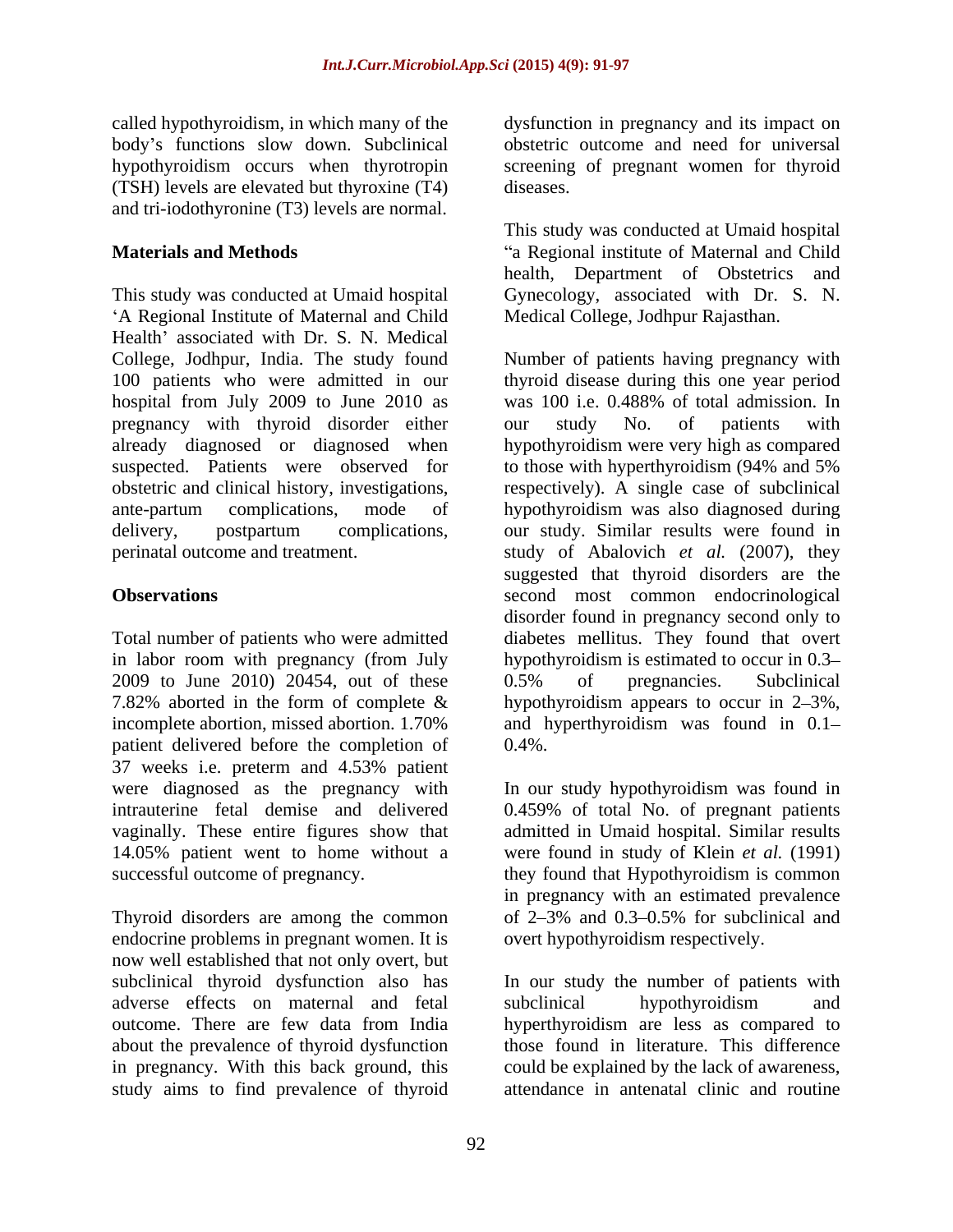antenatal screening for thyroid dysfunction with thyroid disorders. patients.

In our study the incidence of thyroid

In our study the prevalence of thyroid (20 25 year) and primigravadae female in study done by Patowary *et al.* during among 3990 population, was 37.3% in the outcome.<br>age group of 13–18 years. age group of 13–18 years.

previous pregnancy loss is more common in than two pregnancy loss was 12% and 8% hypothyroidism was found to be causative resulting anemia can be in the form of population. Vinita *et al.* (2003) found

study was highest (94%) as compared to 17%. other thyroid disorder. In this study the overall incidence of thyroid disorder was In our study 78% of patients with thyroid low (0.459%) as compared to other studies. disorder delivered at term, 20% patients Klein *et al.* (1991) - found that delivered preterm and 2% aborted before hypothyroidism is common in pregnancy with an estimated prevalence of  $2-3\%$ . This

and also because this study included only screening for thyroid disorders and study those patients who were already diagnosed was done only on already diagnosed difference is due to lack of routine antenatal patients.

disorder in pregnancy was more common in (61%) as compared to vaginal delivery booked & urban cases as compared to (28%) in this study. The indication for unbooked & rural cases. This is due to more cesarean section was pregnancy with BOH, antenatal booking and better awareness in PIH with IUGR and PIH with previous urban patients. cesarean section (29.50%, 21.31% and disorders was more common in the younger with bad obstetrics history and pregnancy (51% and 32% respectively). In consistence disorders directly influence the maternal and to our study similar results were also found fetal health. Hence our study shows that 1998. According to them the prevalence of pregnancy loss, PIH and IUGR. All these goiter in Kamalpur district of Gauhati complication adversely affects the perinatal The incidence of cesarean section was high 22.95% respectively). The majority of cesarean sections were done for pregnancy with IUGR. This indicates that thyroid thyroid disorders are associated with outcome.

Our study suggested that prevalence of 60%. Anemia is leading risk factor that is patients of pregnancy with thyroid disorder. and mortality. In consistence to our study In our study incidence of single pregnancy similar results were found in study of Fein loss was 18%, incidence of two and more and Rivlin (1975) they suggested that respectively. Rama Chandra Rao *et al.* develop in subclinical hypothyroidism, the (2008) - in their study found that most recognized one is iron deficiency. The factor for abortion in seven women with first normochromic, normocytic, hypochromic, trimester recurrent pregnancy loss in Indian microcytic, macrocytic, or megaloblastic hypothyroidism in (1.44%) women with 60% of patients with hypothyroidism and is recurrent pregnancy loss in Indian not related to severity or duration of thyroid population. insufficiency. In India, anemia is responsible The prevalence of hypothyroidism in our rate of pregnancy anemia approximates 6 The prevalence of anemia in our study was directly associated with maternal morbidity nutritional deficiencies are known to resulting anemia can be in the form of anemia. Anemia is estimated to affect up to for 17% of maternal deaths and case fatality 17%.

age of viability.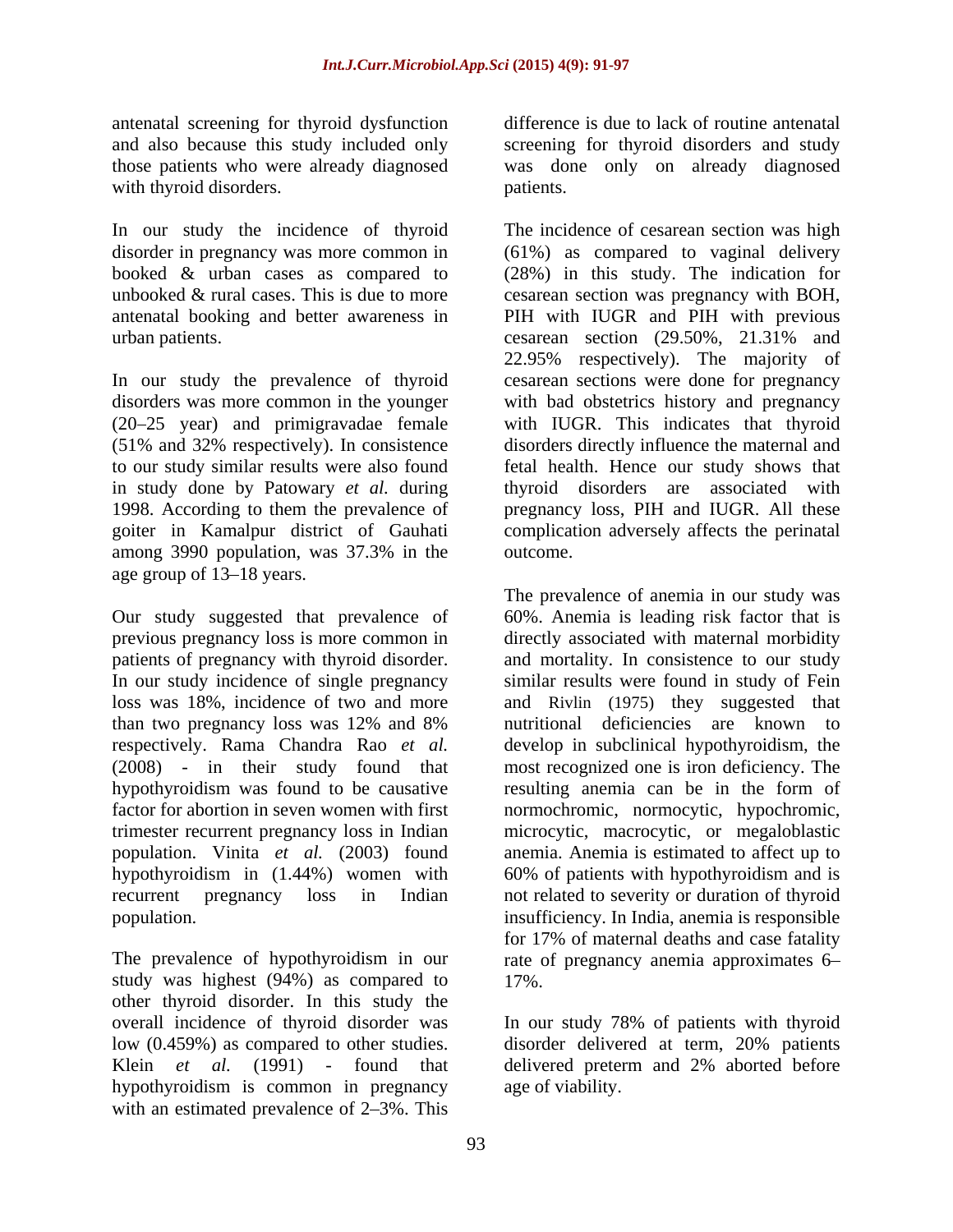| Table.1 |  |
|---------|--|
|---------|--|

| 20454 |         |
|-------|---------|
|       |         |
| 11703 | 57.21%  |
|       | 1.70%   |
|       | 4.53%   |
| 5876  | 28.72%  |
| 1600  | 7.82%   |
|       | 0.488%  |
|       | 0.459%  |
|       | 0.024%  |
|       | 0.0048% |
|       |         |

**Table.2** Distribution according to booked, unbooked, rural and urban

|              | Number                                                     | $\sim$ $\sim$ |
|--------------|------------------------------------------------------------|---------------|
| Booked       | Q7                                                         | 87%           |
| Unbooked     | $\overline{12}$<br>$\overline{1}$                          | 13%           |
| <b>Rural</b> | $\sim$ 0.4<br>the control of the control of the control of | 31%           |
| Urban        | 69                                                         | 69%           |

# **Table.3** Distribution according to age

| Age                                    | Numbor                                                                                                                                    | $\overline{\phantom{a}}$                                                                                               |
|----------------------------------------|-------------------------------------------------------------------------------------------------------------------------------------------|------------------------------------------------------------------------------------------------------------------------|
| $20-25$ year                           | $\epsilon$ 1                                                                                                                              | 51%                                                                                                                    |
| $26-30$ year                           | $\sim$ $\sim$<br>$\overline{\phantom{a}}$                                                                                                 | 200 <sup>4</sup><br>$52\%$                                                                                             |
| $31-35$ year                           | 14                                                                                                                                        | 14%                                                                                                                    |
| $>35$ year<br>$\overline{\phantom{a}}$ | $\sim$<br>$\mathbf{U}$<br>the contract of the contract of the contract of the contract of the contract of the contract of the contract of | 03%<br>the contract of the contract of the contract of the contract of the contract of the contract of the contract of |

# **Table.4** Distribution according to gravid

| Gravida             | Number         |                                 |
|---------------------|----------------|---------------------------------|
| Primi gravida       | $\mathcal{L}$  | 220 <sup>2</sup><br>$U \sim 70$ |
| Second gravida      | $\sim$         | 200 <sub>1</sub><br>20/0        |
| Third gravida       | $\sim$         | 19%                             |
| Four gravida or $>$ | $\sim$<br>ں کے | 220'<br>$\angle$ 3 70           |

**Table.5** Distribution according to thyroid disorder

| مصدحا<br>ype of afsorder     |              |                   |
|------------------------------|--------------|-------------------|
| ' ' ' ' ''∪UII ' I I ∪ ←     |              | $\sim$ 1.01       |
| 1 V L J C L L                |              |                   |
| .<br>Subclinical hypothyroid | $\mathbf{A}$ | 0.101<br>$0 + 70$ |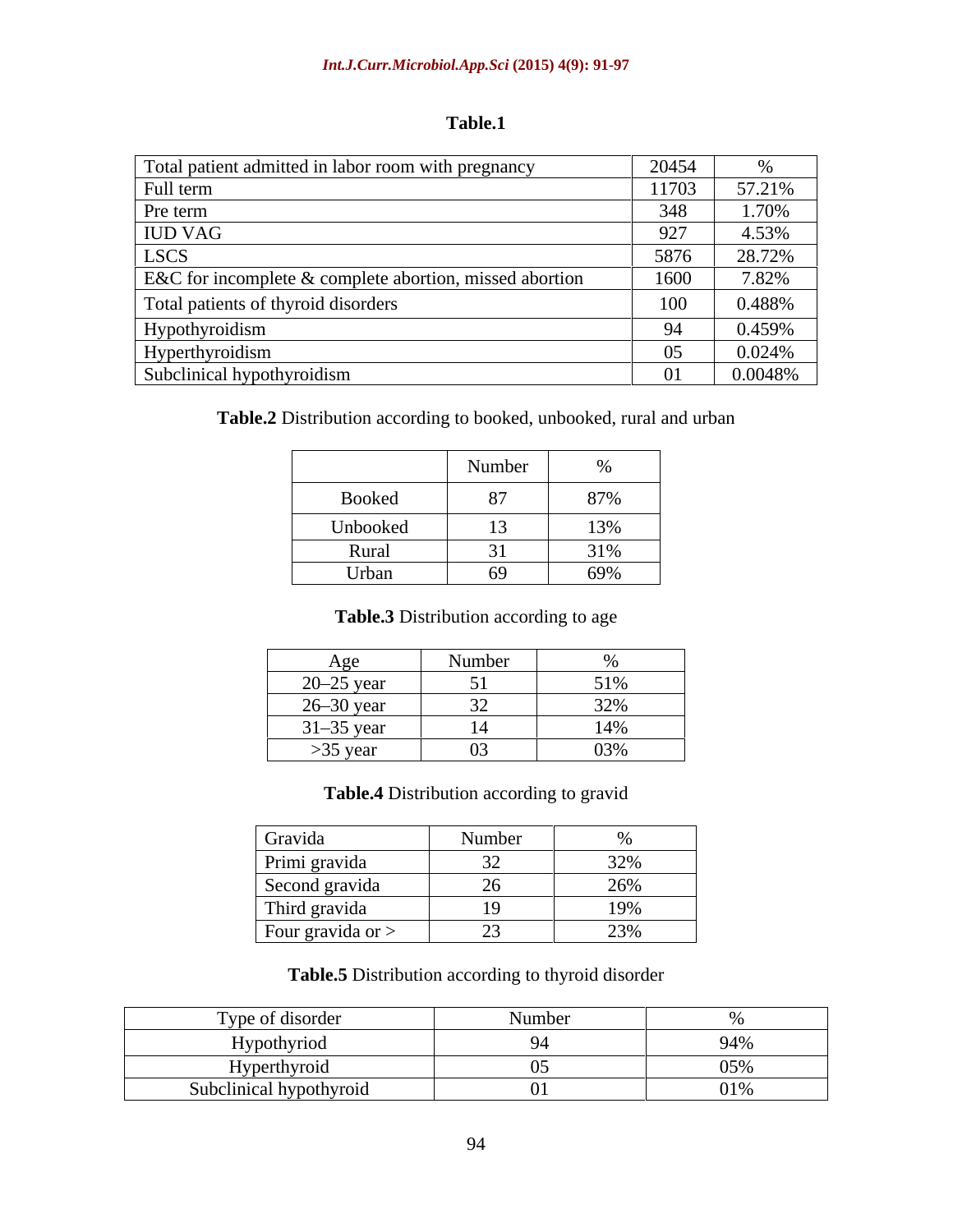#### *Int.J.Curr.Microbiol.App.Sci* **(2015) 4(9): 91-97**

|                                                | Mode of delivery | Number   |     |
|------------------------------------------------|------------------|----------|-----|
| Full term vaginal delivery                     |                  |          |     |
| Preterm vaginal delivery                       |                  |          |     |
| IUFD vaginal delivery                          |                  |          | 01% |
|                                                | Total LSCS       |          | 61% |
| Caeserian<br><b>Contract Contract Contract</b> | Full term LSCS   |          |     |
| section                                        | Preterm LSCS     |          | 11% |
| Abortion                                       |                  | $\Omega$ | 02% |

# **Table.6** Distribution according to mode of delivery

**Table.7** Distribution according indication of cesarean section

| Indication                        | Number |        |
|-----------------------------------|--------|--------|
| Pregnancy with BOH                |        | 29.50% |
| PIH with pre caesarian<br>section |        | 22.95% |
| PIH with IUGR                     |        | 21.31% |
| Non progress of labor             |        | 18.03% |
| Foetal distress                   |        | 8.19%  |

**Table.8** Distribution according to Hb concentration and type of disorder

|               |             | Number of patient        |                                  |                                                                                  |
|---------------|-------------|--------------------------|----------------------------------|----------------------------------------------------------------------------------|
| Concentration | <b>Hypo</b> | Hyper<br>$\cdot$ $\cdot$ | dvno<br>$\overline{\phantom{a}}$ | Hyper<br>$\overline{\phantom{a}}$                                                |
| $>11$ GM%     | $\Omega$    | $\Lambda$                | 00، 2<br>$  -$                   | 0.201<br>$U = 70$<br><u> 1989 - Johann Stoff, amerikansk politiker (d. 1989)</u> |
| 7.0–10.9 GM%  | 55<br>JJ.   | $\Omega$                 | 57.89%                           | 60%                                                                              |
| 4.0-6.9 GM%   | $\Omega$    |                          | 2.10%                            | 00%                                                                              |
| $< 4$ GM%     | $\Omega$    |                          | 00%                              | 00%                                                                              |

**Table.9** Distribution according to pregnancy outcome

| <b>Gestational age</b>                               | $\mathbf{X}$<br>mhai<br>TAMITION | $\sim$ $\sim$                         |
|------------------------------------------------------|----------------------------------|---------------------------------------|
| Term                                                 | $\overline{a}$<br>$\sqrt{2}$     | 78%                                   |
| Preterm $(\leq 37$ wks)                              | $\Omega$                         | $\sim$ $\sim$ $\sim$<br>$\angle U$ /0 |
| $\sim$ $\sim$ $\sim$ $\sim$<br>Abortion $(< 20$ wks) | $\Omega$<br>∪∠ —<br>$-$          | $\theta$<br>$U\omega$ /0              |

## **Table.10** Distribution according to foetal outcome

| Total live birth          |        |
|---------------------------|--------|
|                           |        |
| Live healthy baby         | 69.38% |
| <b>IUGR</b> baby          | 9.18%  |
| Low birth baby            | 13.26% |
| Intrauterine fetal demise | 1.02%  |
| Abortion                  | 2.04%  |
| Neonatal morbidity        | 14.28% |
| Neonatal mortality        | 7.14%  |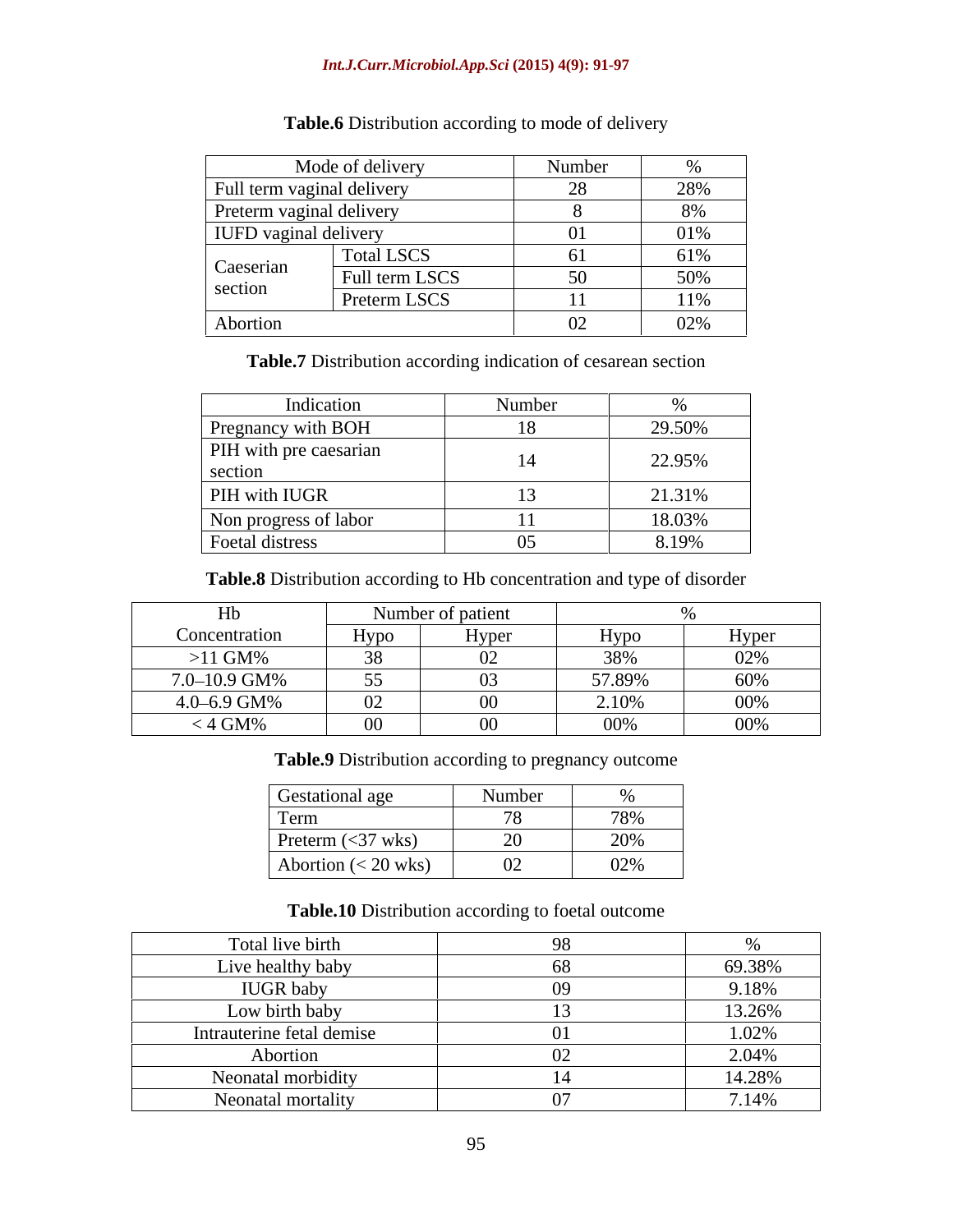#### *Int.J.Curr.Microbiol.App.Sci* **(2015) 4(9): 91-97**

| <b>Blood Pressure</b>  |                         | Number of Patient |              |                    |
|------------------------|-------------------------|-------------------|--------------|--------------------|
| (systolic / diastolic) | Hypo                    | Hyper             | <b>H</b> vpo | Hyper<br>$\cdot$ . |
| 110-130 /90mmhg        |                         |                   | 70.520       | 60%                |
| $130-150$ / > 90 mmhg  | $\overline{\mathbf{1}}$ |                   | $\sim$       | റ∩റ⁄               |
| $>(150/110)$ mmhg      |                         |                   | 9.47%        | 20%                |

#### **Table.11** Distribution according to blood pressure and thyroid disorder

**Table.12** Distribution according to antepartum & postparutm complication

| Complication       | Number     |       |
|--------------------|------------|-------|
| APH                |            |       |
| PPH                |            |       |
| <b>IUGR</b>        |            | 9.18% |
| Oligohydriomnias   |            |       |
| Polyhydriomnias    | ഹ          |       |
| <b>PIH</b>         |            | 30%   |
| Anemia             |            | 60%   |
| Neonatal mortality |            | 7.14% |
| Maternal mortality | $\Omega$ 1 | 01%   |

**Table.13** Distribution according to previous history of infertility and diabetes

| Type of disorder | Infertilit | Diabetes | Others                               |
|------------------|------------|----------|--------------------------------------|
| Hypothyroidism   |            |          | 1RHD                                 |
| Hyperthyroidism  |            | $00\,$   | 1 Facial palsy<br>l case of migraine |

An article in the Journal of Clinical Endocrinology and Metabolism, August 1997 states, "the risk of miscarriage is twice as high in women who have antithyroid significant prevalence of IUGR, low birth antibodies than in those who do not..." and weight, neonatal morbidity and mortality in Journal of Obstetrics and Gynecology 1997 patients of pregnancy with thyroid disorder Volume 90:364-369, states "the risk of (9.18%, 13.26%, 14.28% and 7.14% miscarriage is higher when a woman is positive for antithyroid microsomal increased association of PIH and anemia in antibody. Roberto Negro *et al.* (2005) - patients of pregnancy with thyroid disease. found that euthyroid pregnant women who are positive for TPOAb develop impaired factor for development of IUGR, low birth thyroid function, which is associated with an weight babies and prematurity in affected increased risk of miscarriage and premature patients. In our study 30% of total patients

is able to lower the chance of miscarriage and premature delivery.

deliveries. Substitutive treatment with LT4 of pregnancy with thyroid disorder were Our study also suggest that there is (9.18%, 13.26%, 14.28% and 7.14% respectively). Our study shows that there is These two complications are the major risk hypertensive, of these 10% had severe